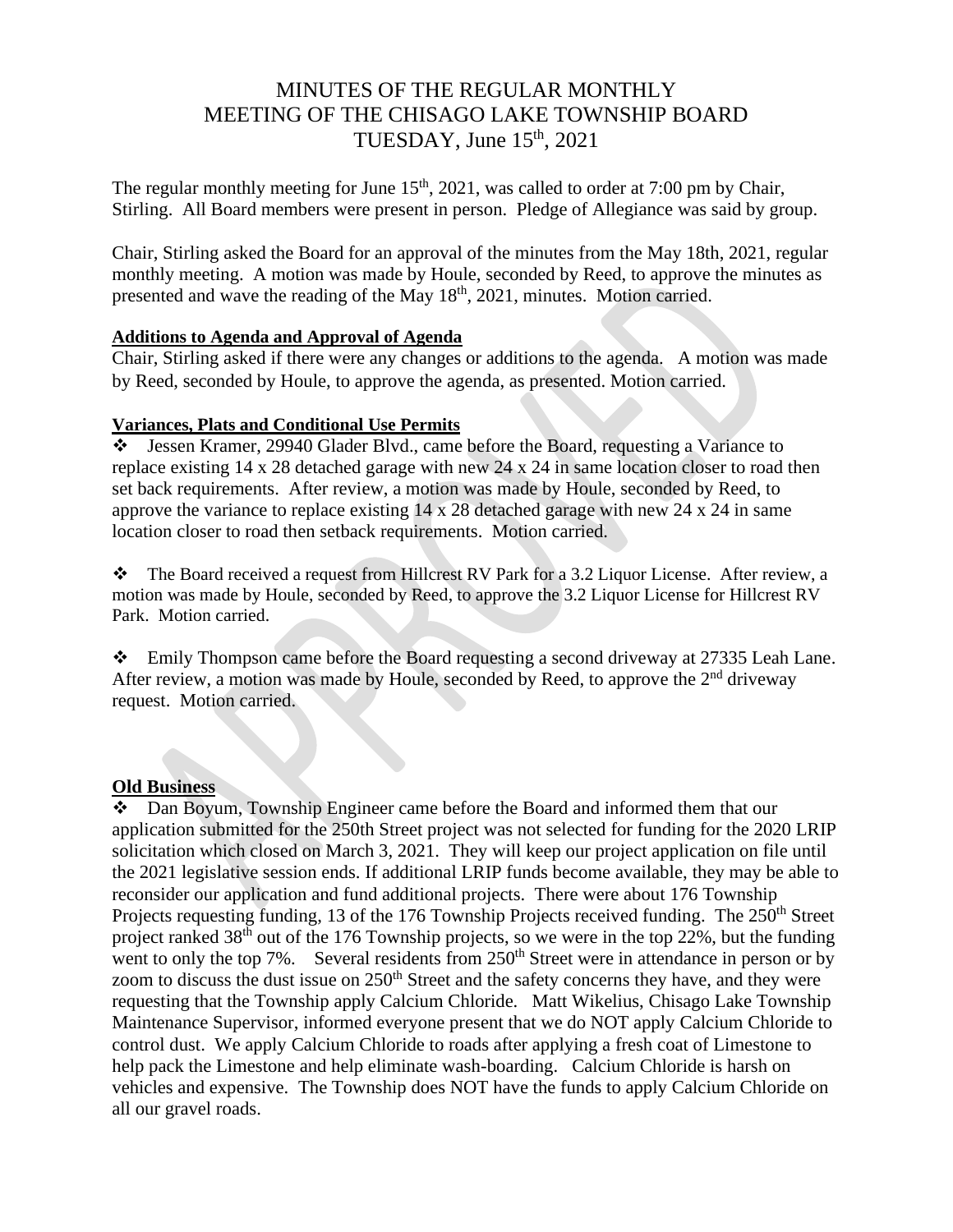#### Page 2 of the June 2021 Minutes

However, we do allow residents to have Calcium Chloride applied on their road at their cost. If you would like to have Calcium Chloride applied on your road at your cost, there is a contact on our website. We do ask that if you are having Calcium Chloride put down that you call the Townhall office or Maintenance department ahead of time and let them know so we can grade and prep the road before the Chloride is applied. Chair Stirling informed the residents that it may help us to get funding for this road if they contact legislation, our local Senator, Mark Koran, and our local State Representative, Anne Nue. One resident asked if "Children at Play" signs could be put up. After some discussion, a motion was made by Houle, seconded by Reed, for the Township to provide two "Children at Play" signs to be installed on this road to possibly help slow the traffic down on this road. Motion carried.

❖ Engineer, Dan Boyum presented the bid results for the Little Lake Road Project. There was a total of 5 bids:

| <b>Contractor</b>                     | <b>Total Base Bid</b> | <b>Total Alternate 1</b> |
|---------------------------------------|-----------------------|--------------------------|
|                                       |                       | <b>Epoxy Striping</b>    |
| (Low) Knife River Corp.-North Central | \$299,607.00          | \$1,940.00               |
| North Valley, Inc.                    | \$348,463.81          | \$2,813.00               |
| Valley Paving, Inc.                   | \$350,337.02          | \$1,988.50               |
| Bituminous Roadways, Inc.             | \$386,897.90          | \$1,940.00               |
| T.A. Schifsky & Sons, Inc.            | \$408,920.57          | \$3,298.00               |
|                                       |                       |                          |

These Bids have been reviewed and found to be in order. An alternate bid for striping with epoxy paint in lieu of latex paint was included in the bid package. Typically, epoxy paint will last three years, as compared to one year for latex paint. Engineer, Dan Boyum recommended awarding the project to the low bidder, Knife River Corp.-North Central. After review, a motion was made by Houle, seconded by Reed, to award the project to Knife River Corp.-North Central and add the epoxy striping, for the total project amount of \$301,547.00. Motion carried.

❖ Matt Wikelius informed the Board that the internet has all been switched over to Midco and Midco is coming on Thursday, June  $17<sup>th</sup>$ , 2021, to switch over the phone services.

#### **New Business**

❖ A proposal was received from Auditor Michael Pofahl, CPA, for the 2021 Township Audit not to exceed \$5,975.00. After review, a motion was made by Houle, seconded by Reed to approve the audit proposal from Michael Pofahl, CPA, for 2021 not to exceed \$5,975.00. Motion carried.

❖ The Board received a letter from the Chisago County Senior/Community Center requesting funds for contracted services. After review, a motion was made by Houle, seconded by Reed, approving a donation to the senior center of \$100.00. Motion carried.

❖ The Board received a letter from the 4-H requesting to use our facility free of charge August 17th-19<sup>th</sup>, 2021, to host a Drone Camp. After review, a motion was made by Houle, seconded by Reed, to approve the 4-H to use the facility free of charge for a Drone camp August 17-19, 2021, as requested. Motion carried.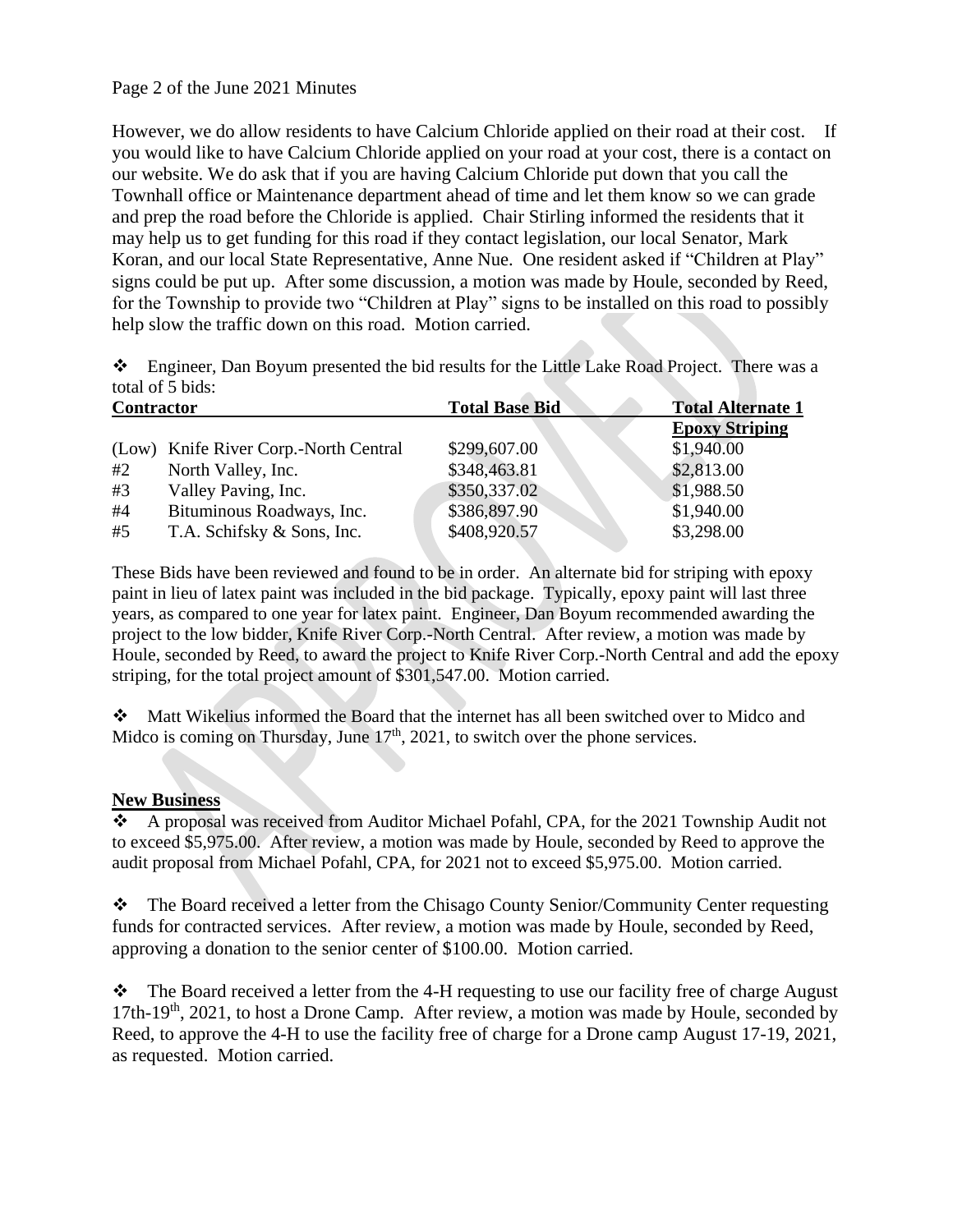❖ The Board received a classification listing of non-conservation land located in our Township from Bridgitte Konrad, County Auditor-Treasurer for 2021. The parcels are the same ones the Township requested to acquire with Resolution #2019-11-19. Clerk Peterson will follow up with Bridgitte Konrad.

❖ Received an application from Excel to set a new pole near intersection and relocating existing overhead protective equipment to new pole for better protection at  $170<sup>th</sup>$  St & Olinda Trl. After review, a motion was made by Reed, seconded by Houle, to approve the Excel application to set a new pole near intersection and relocating existing overhead protective equipment to new pole for better protection at 170<sup>th</sup> St & Olinda Trl. Motion carried.

 $\bullet$  Received an application from Excel to install 1-ph underground electric primary & switch gear to pick-up existing & future house at 37795 Leah Ln. After review, a motion was made by Houle, seconded by Reed, to approve the Excel application to install 1-ph underground electric primary  $\&$ switch gear to pick-up existing & future house at 37795 Leah Ln. Motion carried.

❖ Received an application from Midcontinent Communications to construct fiber optic cables within the public road ROW in Linn Lake/Kroon Lake area and Moody Lake/Lent Lake/Third Lake area. The Board added a paragraph to the application in reference to the Franchise Fee. After review, a motion was made by Houle, seconded by Reed, to approve the application. Motion carried. Clerk, Peterson informed the Board that a Midco representative was willing to attend the July meeting if they were interested, and the Board agreed to have a representative attend the July meeting.

## **Road Report**

- ❖ Matt Wikelius informed the Board that:
	- $\triangleright$  The maintenance department has completed spraying the roadsides
	- $\triangleright$  Chloride issue with Envirotech, they are busy and have not been able to come out and spray the roads they applied Limestone on
	- $\triangleright$  Have been mowing
	- $\triangleright$  Have not been doing a lot of grading due to the dry conditions

## **Information for Officials**

- ❖ Clerk Peterson informed the Board of the following:
	- ➢ A total of 33 Building Permit applications were issued within Chisago Lake Township for the month of May
	- $\triangleright$  CCATO meeting will be held at Chisago Lake Town Hall June 30<sup>th</sup>, 2021, at 7:00 pm
	- ➢ Hall Rental Report